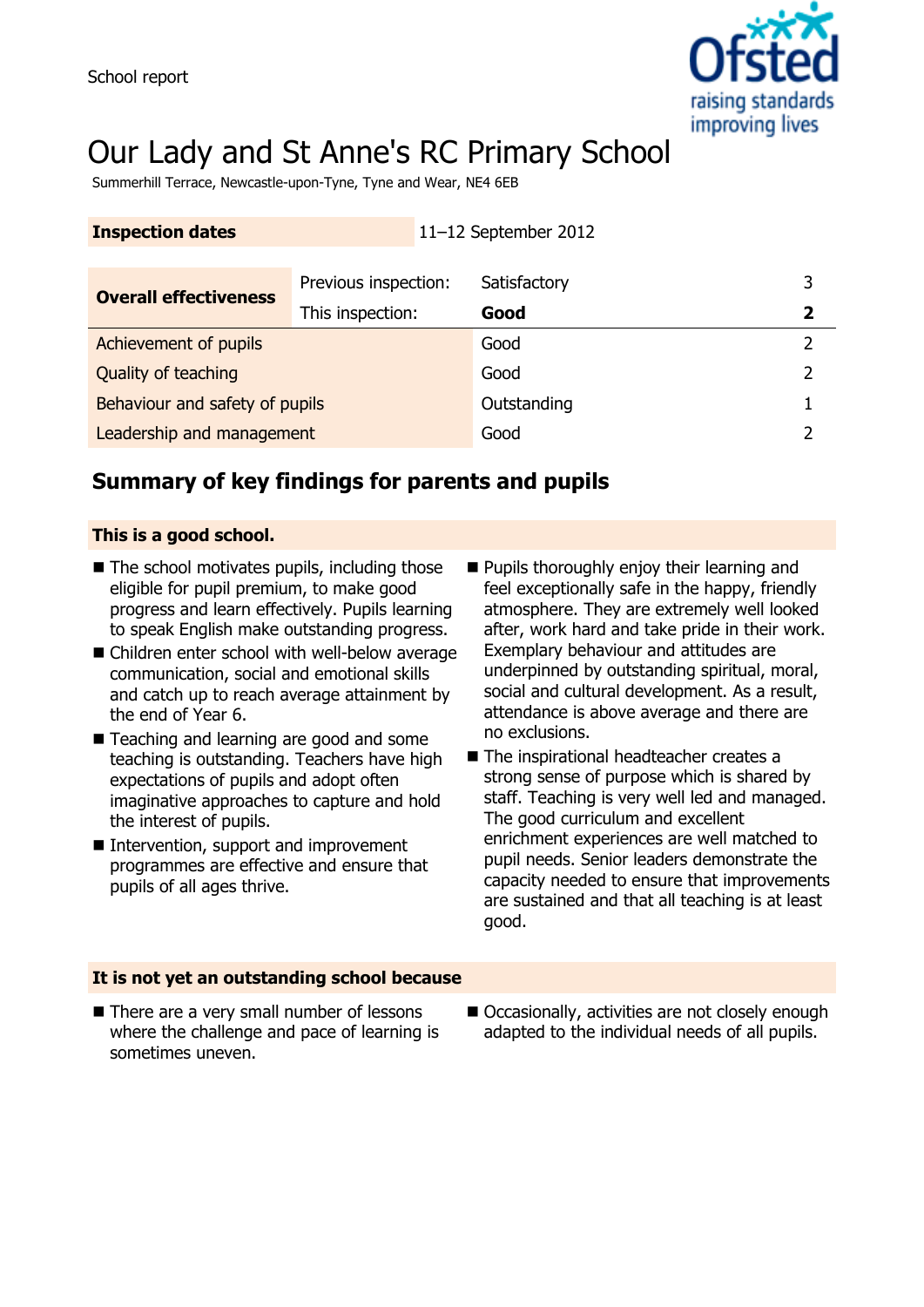### **Information about this inspection**

- **Inspectors observed 14 lessons of which four were joint observations with the headteacher. In** addition, the inspection team made a number of short visits to lessons and support sessions.
- The inspection team held discussions with pupils, parents, members of the governing body including parent governors, school staff including senior leaders and middle managers and the local authority achievement partner.
- $\blacksquare$  No responses to the online questionnaire (Parent View) were available in the planning of the inspection.
- The inspectors observed the school's work and examined a range of documentation including the school's own records of pupils' current progress, monitoring and evaluation documentation and records relating to behaviour and attendance and documents relating to safeguarding.

### **Inspection team**

Clive Petts, Lead inspector and a Additional Inspector

Anne Vernon **Additional Inspector**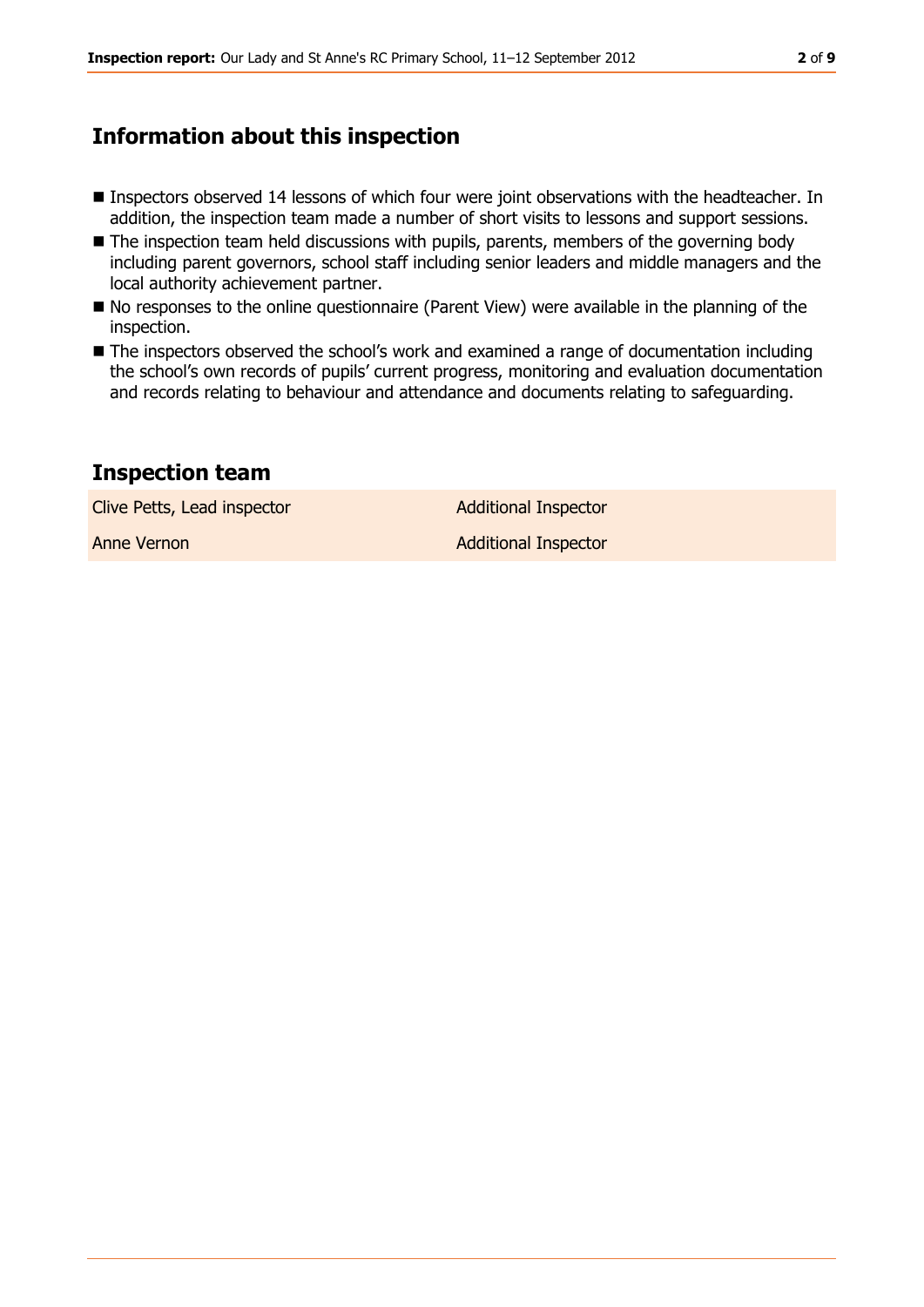## **Full report**

### **Information about this school**

- Our Lady and St Anne's is an average-sized primary school.
- The proportion of pupils eligible for pupil premium is above average. The proportion of pupils supported through school action is half the national average. Those supported at school action plus or those with a statement of special educational needs is well below that found nationally.
- Almost two-thirds of pupils are from minority ethnic groups, mainly of Pakistani, Bangladeshi and Black or Black British background with a majority at an early stage of learning to speak English. The school extends its services in that it provides a breakfast each day.
- The school meets the current floor standards, which set out the government's minimum expectations for attainment and progress.
- A new Chair of the Governing Body was appointed in October 2011.

### **What does the school need to do to improve further?**

- Improve the quality of teaching so that it is at least consistently good by:
	- using the school's assessment information relentlessly to shape activities and tasks to the abilities and needs of all pupils
	- spreading the use of imaginative and thought-provoking practice that exists in the school to inspire, motivate and constantly challenge pupils' thinking
	- ensuring that pupils' knowledge and understanding is continuously questioned to make certain they explain their ideas and their reasoning.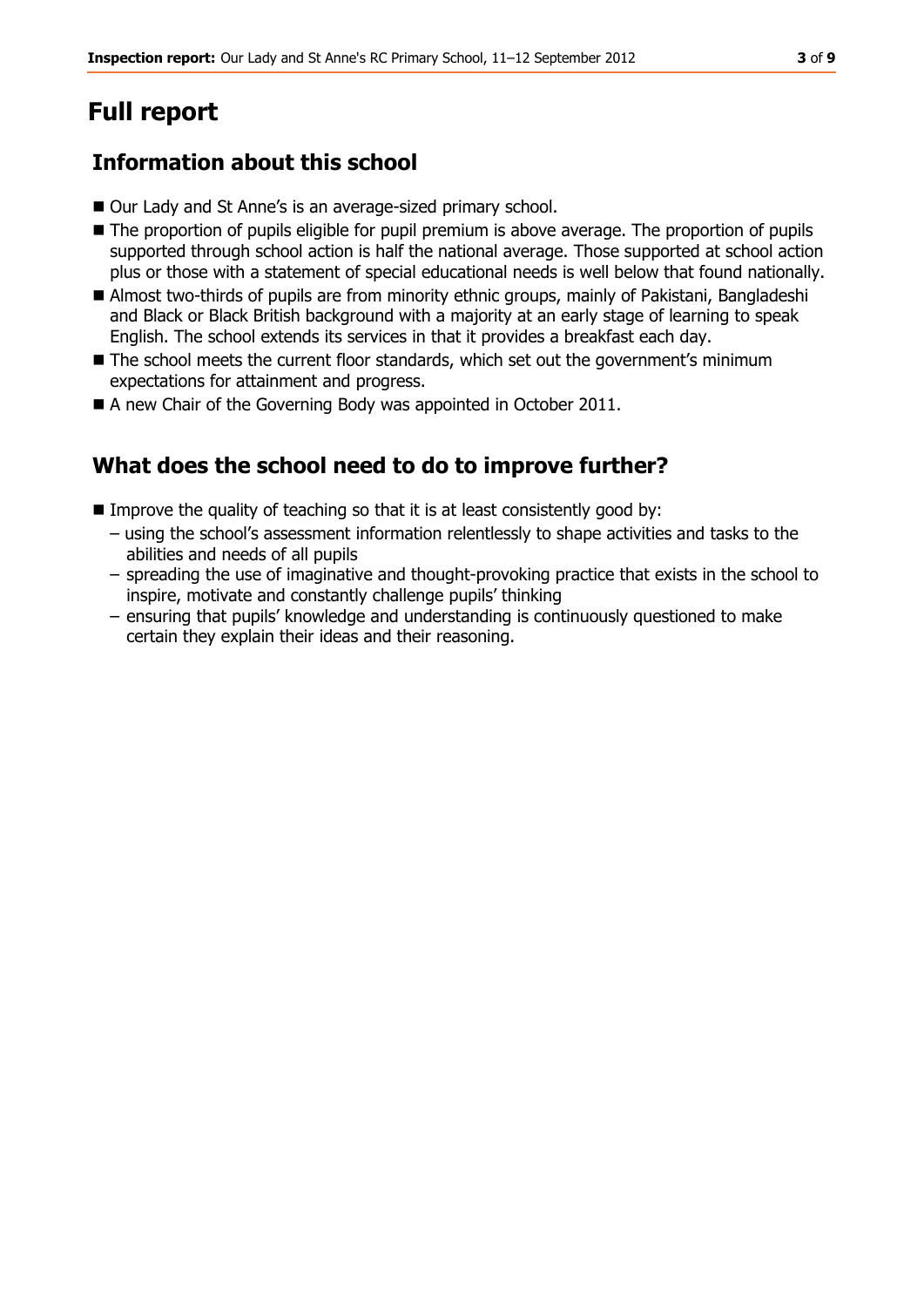### **Inspection judgements**

#### **The achievement of pupils is good**

- Achievement is good overall and outstanding for those pupils who speak English as an additional language. Pupils acquire knowledge quickly and improve their understanding well, because the broad range of interesting curriculum experiences challenges their thinking and holds their interest well.
- Many children enter the Nursery with a wide range of additional learning, social and emotional needs. From well-below average starting points children make rapid and sustained progress, settling happily and confidently into Nursery and Reception routines. Pupils continue to make good progress in Key Stage 1, although attainment at the end of Year 2 is below average.
- In Key Stage 2 progress guickens, especially in Years 5 and 6, with attainment at the end of Year 6 typically average, although attainment in English is a little higher than in mathematics. This reveals the successful action to boost reading and writing skills, especially of boys, since the previous inspection. Recent 2012 unvalidated national test results demonstrate that initiatives adopted to improve the application of numeracy skills when solving problems are closing the attainment gap with English. Imaginative opportunities are provided to foster pupils' enjoyment and interest of a wide variety of reading. For example, pupils are given the opportunities to talk to authors and take responsibility for the selection of books for the school library. Although attainment in reading by the end of Year 2 is below average, the school has a strong focus on teaching the essential skills of linking sounds and letters and how words tell a story.
- Older pupils are increasingly confident mastering more complex skills, such as discussing an appreciation of an author's style. Pupils' reading at the end of Year 6 is a little above average.
- Rich, first-hand experiences, including a residential visit to Holy Island for older pupils, stimulate pupils' thinking and imagination successfully. Linking subjects together in thoughtprovoking ways help to reinforce essential literacy and numeracy skills. When progress and achievement are occasionally variable, activities do not always challenge pupils' knowledge and understanding.
- Disabled pupils and those with special educational needs make good progress because their work is closely matched to their needs and intervention and support are effective. Those pupils with a Pakistani, Bangladeshi and Black or Black British background, and those learning English make rapid and sustained progress because their learning experiences are so skilfully adapted to meet their individual needs.

#### **The quality of teaching is good**

- In conversations, parents are particularly appreciative of the good quality of teaching and classroom support. All staff enjoy excellent relationships with pupils, who respond keenly and enthusiastically to the activities that are organised for them. Problem-solving challenges, outdoor learning, stimulating visits, interesting visitors and collaborative working nurture skills, knowledge and understanding effectively in active, fun ways. This fosters pupils' outstanding spiritual, moral, social and cultural development.
- Teaching enables pupils to achieve well and progress speedily because:
	- teachers have high expectations of what pupils can achieve, including for those whom the pupil premium supports
	- lessons are well planned to extend skills and consolidate knowledge and understanding
	- skilful questioning systematically checks pupils' progress and prompt action is taken to address any progress slips and attainment gaps
	- frequent assessment is accurate and ensures that pupils know how well they have done and what they need to do to improve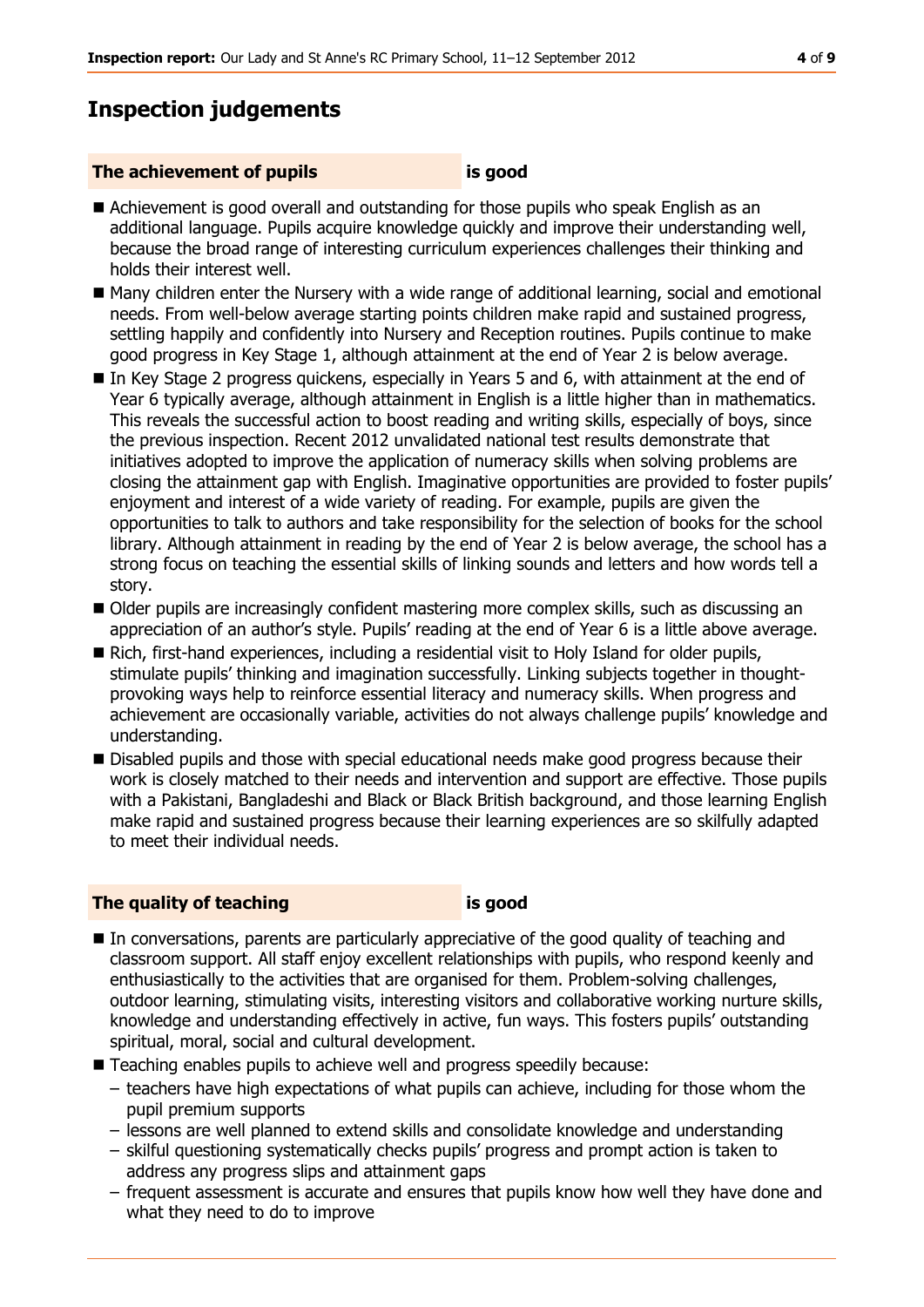- teachers are proactive promoting thoughtful and considerate behaviour both in classrooms and around school
- intervention and support provided by the teacher and support staff are effectively adapted and frequently modified to enable pupils to learn effectively.
- In lessons when teaching occasionally requires improvement, the pace of learning can be variable; questioning is not always sufficiently searching or constantly adapted to respond to individual needs.
- When progress is most rapid and achievement high, imaginative approaches to activity planning and skilful delivery of lessons enable pupils to learn exceptionally well in all subjects, regardless of their background or starting point. Good opportunities are provided for pupils to work independently, such as when solving problems by themselves or with a partner. Teachers and support staff create a highly positive climate for learning in school and communicate and engage with parents extremely successfully to ensure that all pupils can enjoy success and achieve their full potential.

#### **The behaviour and safety of pupils are outstanding**

- The high quality of care and support, high expectations and clear boundaries for conduct and behaviour make certain that pupils feel safe and secure at school, including those who are potentially vulnerable. In discussions, parents, staff and pupils are wholly positive about the high standards of behaviour and safety in school. Pupil relationships with staff are excellent and the mutual respect is evident in all aspects of day-to-day school life. The breakfast club provides a calm, happy start to the day. Typically, lessons are characterised by high levels of engagement, responsible attitudes and respect for each other's ideas and views. Pupils demonstrate a secure grasp of what constitutes bullying in its various forms. They speak confidently about how to deal with any of their worries or concerns. Pupils show a good understanding of how to stay safe and are knowledgeable about risk and danger, such as when using new technology. Arrangements to help families and their children whose circumstances make them potentially vulnerable are highly effective. This includes successful use of specialist support agencies.
- The pupils' above average attendance, keenness to work hard, pride in their school and achievements and welcoming attitudes, whether in the breakfast club, in lessons, or at social times strengthen their excellent spiritual, moral, social and cultural development.

#### **The leadership and management are good**

- The headteacher leads the school with vision, passion and a determination to eliminate any inconsistencies in the quality of learning, constantly adding to its strengths. The closely knit staff team shares his aspirations and responds positively to performance management targets set for them and well-focused professional development programmes. This includes the provision for the newly qualified teachers. Self-evaluation is accurate and school systems to check progress rigorous.
- Teachers and support staff demonstrate a good understanding of how to use assessment to pinpoint attainment gaps and slips in progress. This ensures a constant focus on achievement. Practice is highly effective in identifying the needs of those with special educational needs and those learning to speak English.
- The good curriculum provides a wide range of direct experiences which are used imaginatively to encourage the application and practice of skills. For example, following the nearby Newcastle Science City historical Gallowgate trail provides many interesting opportunities for pupils to apply their literacy and numeracy skills. Excellent enrichment activities add to the richness of their learning and enjoyment. Productive partnership working, such as with the City Learning Centre, increases the range and quality of pupils' learning opportunities.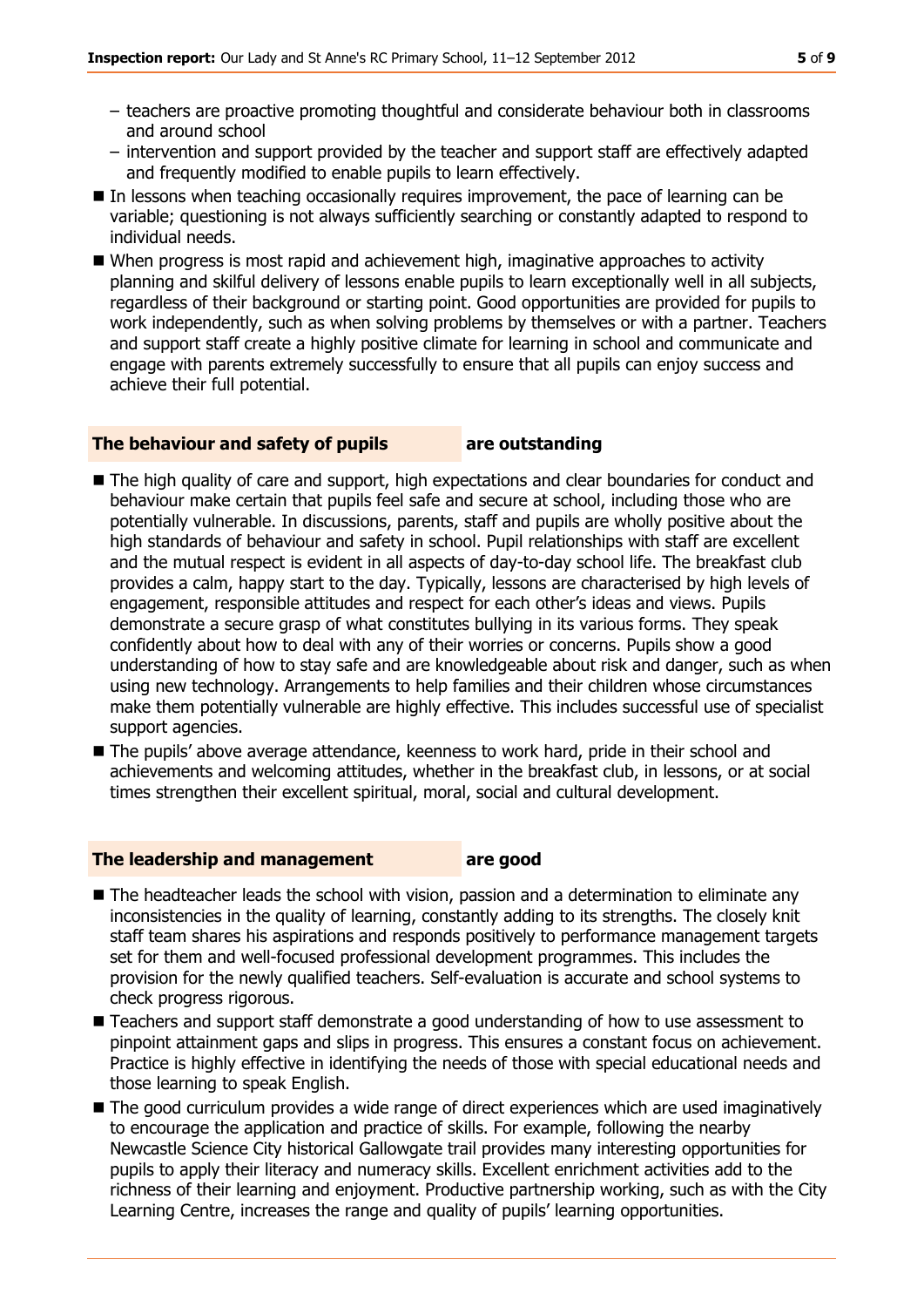- Disabled pupils, those with special educational needs and those at the early stage of learning English are thoughtfully and sensitively integrated into all aspects of school life. Staff work hard to promote equality of opportunity, ensure potential barriers to success are removed for all pupils and eliminate discrimination.
- Middle leaders are increasingly confident in adding to and building upon their experiences and skills. This includes evaluating the quality of learning to make certain a firm focus is maintained on developing pupils' application of their literacy, numeracy and personal skills.
- The school engages parents highly successfully, including those who find working with the school difficult. It enjoys their confidence and trust. They are increasingly involved in their children's development and learning, such as when contributing to their children's learning journeys via the home link book and online. The school's arrangements for safeguarding pupils meet statutory requirements with much best practice adopted in the high quality of care provided.

#### ■ The governance of the school:

- The committed and experienced governing body is shrewdly led by the recently appointed Chair and has an accurate grasp of strengths in provision and areas for further improvement.
- Is increasingly challenging and holds the headteacher and school to account in positive ways.
- Makes effective use of performance management to continuously enhance the quality of teaching and learning and ensure the efficient use of resources, including the pupil premium.
- Works collaboratively with the local authority achievement partner who provides light touch support for this good school.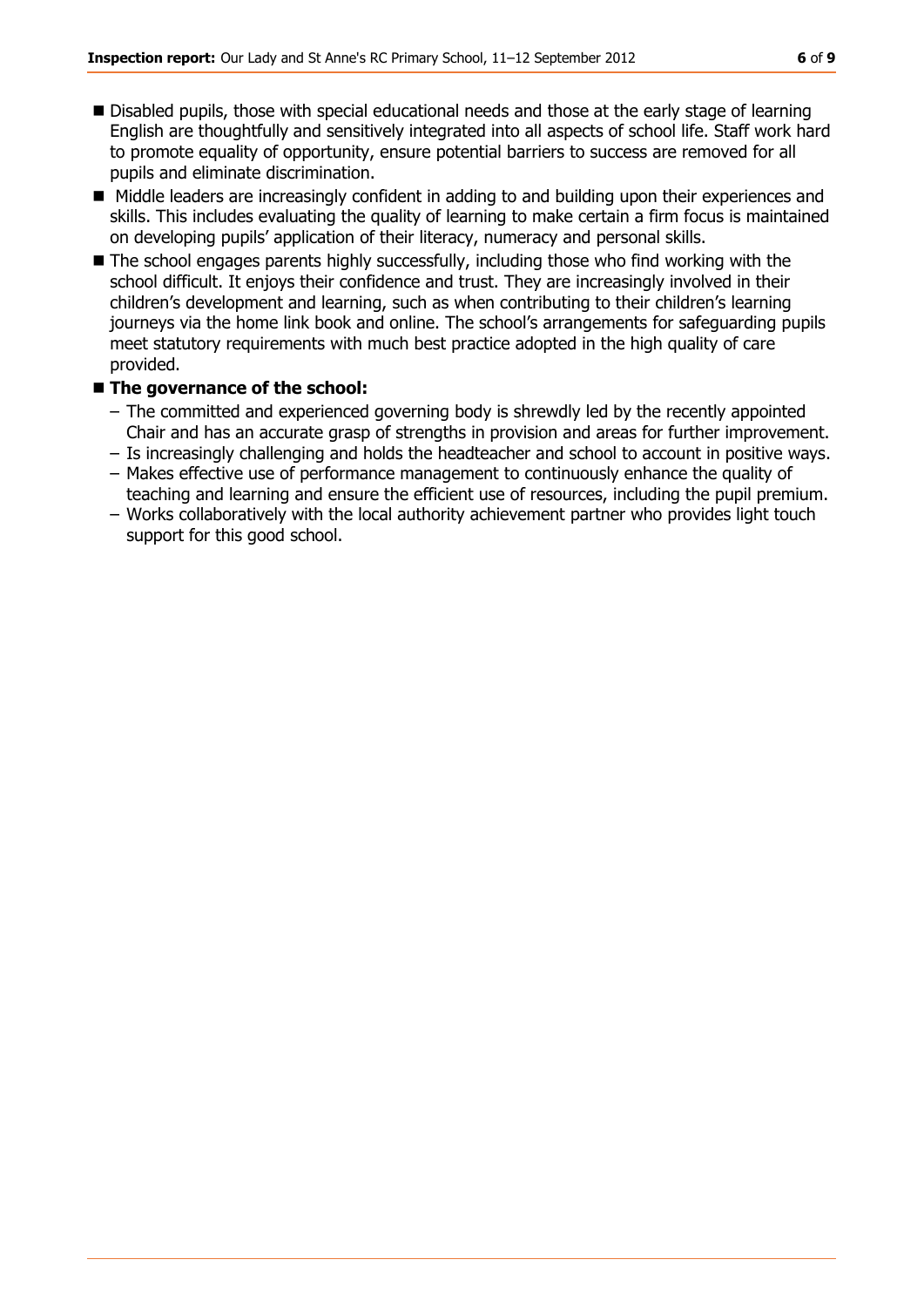### **What inspection judgements mean**

| <b>School</b> |                                |                                                                                                                                                                                                                                                                                                                                                                         |
|---------------|--------------------------------|-------------------------------------------------------------------------------------------------------------------------------------------------------------------------------------------------------------------------------------------------------------------------------------------------------------------------------------------------------------------------|
| Grade         | <b>Judgement</b>               | <b>Description</b>                                                                                                                                                                                                                                                                                                                                                      |
| Grade 1       | Outstanding                    | An outstanding school is highly effective in delivering outcomes<br>that provide exceptionally well for all its pupils' needs. This<br>ensures that pupils are very well equipped for the next stage of<br>their education, training or employment.                                                                                                                     |
| Grade 2       | Good                           | A good school is effective in delivering outcomes that provide<br>well for all its pupils' needs. Pupils are well prepared for the next<br>stage of their education, training or employment.                                                                                                                                                                            |
| Grade 3       | Requires<br><i>improvement</i> | A school that requires improvement is not yet a good school, but it<br>is not inadequate. This school will receive a full inspection within<br>24 months from the date of this inspection.                                                                                                                                                                              |
| Grade 4       | Inadequate                     | A school that has serious weaknesses is inadequate overall and<br>requires significant improvement but leadership and management<br>are judged to be Grade 3 or better. This school will receive<br>regular monitoring by Ofsted inspectors.                                                                                                                            |
|               |                                | A school that requires special measures is one where the school<br>is failing to give its pupils an acceptable standard of education<br>and the school's leaders, managers or governors have not<br>demonstrated that they have the capacity to secure the<br>necessary improvement in the school. This school will receive<br>regular monitoring by Ofsted inspectors. |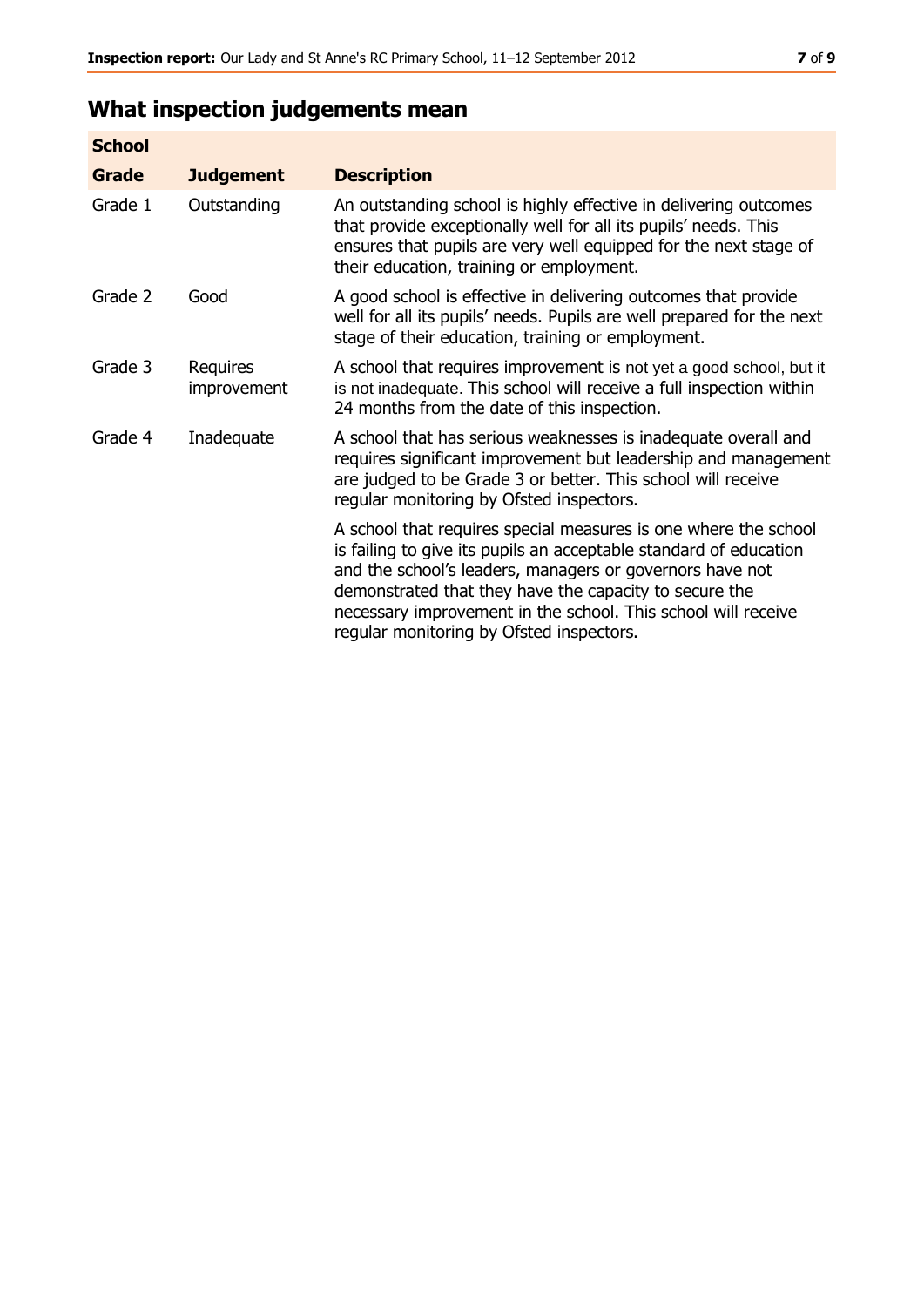| <b>School details</b>    |                     |  |  |  |
|--------------------------|---------------------|--|--|--|
| Unique reference number  | 108510              |  |  |  |
| <b>Local authority</b>   | Newcastle Upon Tyne |  |  |  |
| <b>Inspection number</b> | 400987              |  |  |  |

This inspection of the school was carried out under section 5 of the Education Act 2005.

| <b>Type of school</b>                      | Primary                                  |
|--------------------------------------------|------------------------------------------|
| <b>School category</b>                     | Voluntary aided                          |
| Age range of pupils                        | $3 - 11$                                 |
| <b>Gender of pupils</b>                    | Mixed                                    |
| <b>Number of pupils on the school roll</b> | 246                                      |
| <b>Appropriate authority</b>               | The Governing Body                       |
| <b>Chair</b>                               | <b>Christine Baker</b>                   |
| <b>Headteacher</b>                         | Michael O'Brien                          |
| Date of previous school inspection         | 9 November 2009                          |
| <b>Telephone number</b>                    | 0191 2325496                             |
| <b>Fax number</b>                          | 0191 2303511                             |
| <b>Email address</b>                       | michael.o'brien@ourlady.newcastle.sch.uk |